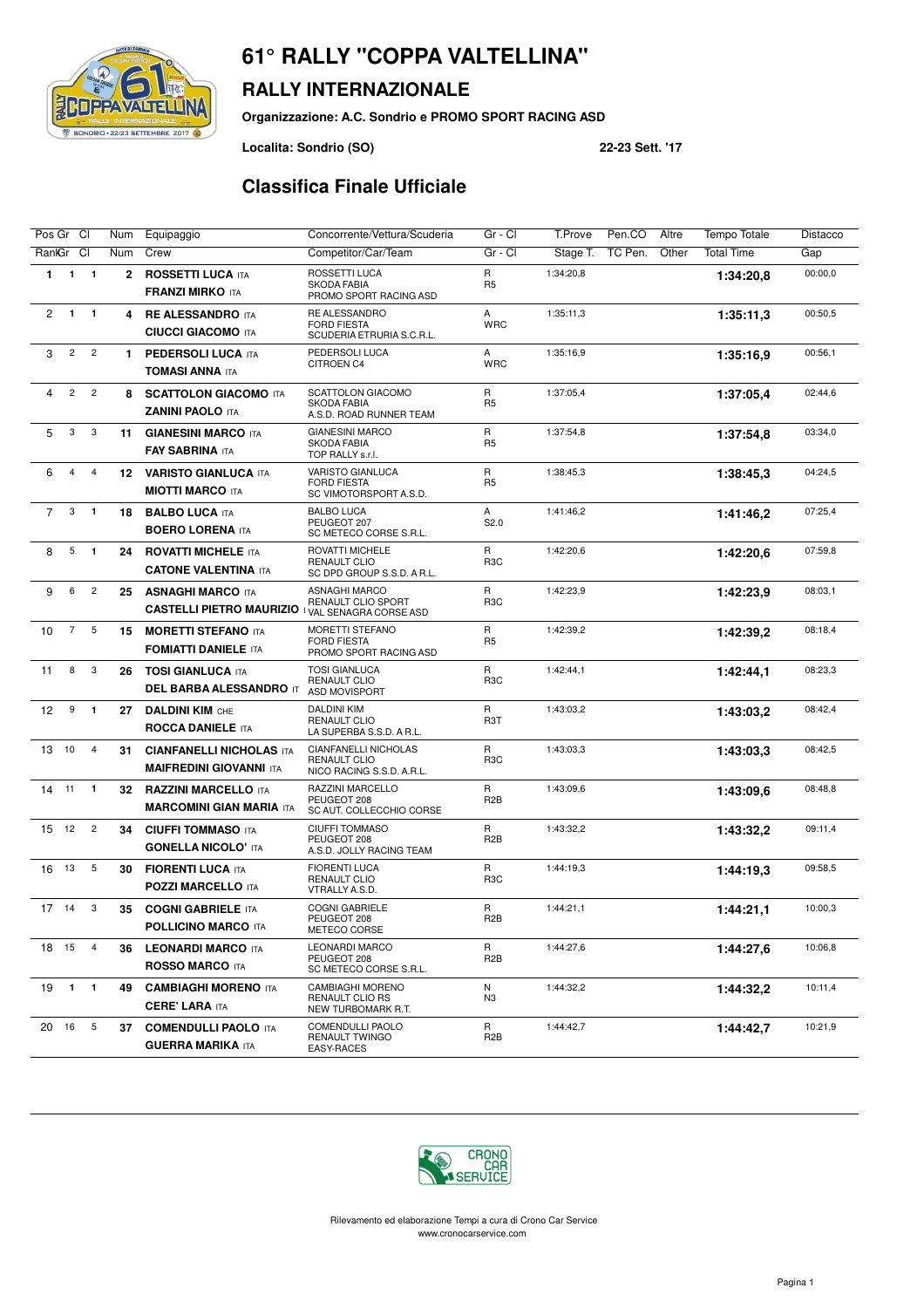## SONDRIO - 22/23 SETTEMBRE 2017

### **RALLY INTERNAZIONALE**

**Organizzazione: A.C. Sondrio e PROMO SPORT RACING ASD**

**Localita: Sondrio (SO) 22-23 Sett. '17**

#### **Classifica Finale Ufficiale**

| Pos Gr Cl                               | Num | Equipaggio                                                      | Concorrente/Vettura/Scuderia                                            | Gr - Cl                          | T.Prove<br>Pen.CO<br>Altre   | Tempo Totale      | Distacco |
|-----------------------------------------|-----|-----------------------------------------------------------------|-------------------------------------------------------------------------|----------------------------------|------------------------------|-------------------|----------|
| <b>CI</b><br>RanlGr                     | Num | Crew                                                            | Competitor/Car/Team                                                     | Gr - Cl                          | TC Pen.<br>Other<br>Stage T. | <b>Total Time</b> | Gap      |
| $\overline{c}$<br>$\overline{c}$<br>21  | 47  | <b>MARANGON STEFANO ITA</b><br><b>BIRAGHI CRISTIAN ITA</b>      | MARANGON STEFANO<br>RENAULT CLIO RS<br>MIRABELLA MILLE MIGLIA           | N<br>N <sub>3</sub>              | 1:44:44,9                    | 1:44:44,9         | 10:24,1  |
| 3<br>3<br>22                            | 50  | <b>ABATECOLA PAOLO ITA</b><br><b>CARUSO LORENZO ITA</b>         | ABATECOLA PAOLO<br><b>RENAULT CLIO</b><br>KAPPAERRE A.S.D.              | N<br>N <sub>3</sub>              | 1:44:52,9                    | 1:44:52.9         | 10:32,1  |
| $\overline{4}$<br>$\overline{4}$<br>23  | 52  | <b>RAINOLDI IGOR ITA</b><br><b>SILIGONI CARLOTTA ITA</b>        | RAINOLDI IGOR<br>RENAULT CLIO RS<br>VAEMENIA HISTORIC ASD               | N<br>N <sub>3</sub>              | 1:45:20,5                    | 1:45:20,5         | 10:59,7  |
| $\overline{4}$<br>$\mathbf{1}$<br>24    | 55  | <b>LONGO MARCO ITA</b><br><b>BAZZANELLA REMO ITA</b>            | LONGO MARCO<br>PEUGEOT 106<br><b>DESTRA 4 SRL</b>                       | A<br>A <sub>6</sub>              | 1:45:37,9                    | 1:45:37,9         | 11:17,1  |
| 17<br>6<br>25                           | 29  | <b>FEDERIGHI CORINNE ITA</b><br><b>CICOGNINI MONICA ITA</b>     | FEDERIGHI CORINNE<br><b>RENAULT CLIO</b><br><b>ISLAND MOTOR SPORT</b>   | $\mathsf{R}$<br>R <sub>3</sub> C | 1:45:38,4                    | 1:45:38.4         | 11:17,6  |
| 5<br>26<br>$\mathbf{1}$                 | 73  | <b>TRINCA COLONEL DAVIDE ITA</b><br><b>DORMIA ANDREW ITA</b>    | TRINCA COLONEL DAVIDE<br>PEUGEOT 106<br>NICO RACING S.S.D. A.R.L.       | N<br>N <sub>2</sub>              | 1:45:49,5                    | 1:45:49.5         | 11:28,7  |
| 5<br>$\overline{c}$<br>27               | 20  | <b>CONFORTO GALLI CLAUDIO</b><br>LINDO ITA                      | CONFORTO GALLI CLAUDIO<br><b>SKODA FABIA</b><br>SC VIMOTORSPORT A.S.D.  | A<br>S2.0                        | 1:45:02,6<br>01:10,0         | 1:46:12.6         | 11:51,8  |
| 6<br>$\mathbf{1}$<br>28                 | 54  | <b>ANCILLOTTI LORENZO ITA</b><br><b>ANCILLOTTI COSIMO ITA</b>   | ANCILLOTTI LORENZO<br>CITROEN C2<br><b>SC ALEX GROUP ASD</b>            | A<br>K10                         | 1:46:14,3                    | 1:46:14.3         | 11:53,5  |
| $\overline{c}$<br>6<br>29               | 71  | <b>CASAGRANDE DANIELE ITA</b><br><b>CONCI MATTIAS ITA</b>       | CASAGRANDE DANIELE<br>HONDA CIVIC TYPE R<br><b>DESTRA 4 SRL</b>         | N<br>N <sub>2</sub>              | 1:46:32,6                    | 1:46:32.6         | 12:11,8  |
| $\overline{7}$<br>3<br>30               | 70  | <b>CAMPANARO DANIELE ITA</b><br><b>PORCU IRENE ITA</b>          | CAMPANARO DANIELE<br>PEUGEOT 106<br><b>SC ALEX GROUP ASD</b>            | N<br>N <sub>2</sub>              | 1:47:09,4                    | 1:47:09.4         | 12:48,6  |
| 6<br>18<br>31                           | 40  | <b>BATTISTI FABIO ITA</b><br><b>BARLA NICOLO' ITA</b>           | <b>BATTISTI FABIO</b><br>PEUGEOT 208<br>X RACE SPORT SRL                | $\mathsf{R}$<br>R <sub>2</sub> B | 1:47:16,7                    | 1:47:16.7         | 12:55,9  |
| 5<br>8<br>32                            | 48  | <b>MICHIENZI MARCO ITA</b><br><b>GEREMIA DAVIDE ITA</b>         | MICHIENZI MARCO<br>RENAULT CLIO                                         | N<br>N <sub>3</sub>              | 1:47:18,2                    | 1:47:18.2         | 12:57,4  |
| 19<br>$\overline{7}$<br>33              | 42  | <b>DALL'ERA ALBERTO ITA</b><br><b>MOMETTI ROBERTO ITA</b>       | DALL'ERA ALBERTO<br>PEUGEOT 208<br>MIRABELLA MILLE MIGLIA               | R<br>R <sub>2</sub> B            | 1:47:26,0                    | 1:47:26,0         | 13:05.2  |
| 9<br>34<br>4                            | 75  | <b>BERNASCONI CRISTIAN ITA</b><br><b>DONADINI FRANCESCA ITA</b> | BERNASCONI CRISTIAN<br>PEUGEOT 106<br>VAL SENAGRA CORSE ASD             | N<br>N <sub>2</sub>              | 1:48:04,8                    | 1:48:04.8         | 13:44,0  |
| 20<br>6<br>35                           | 10  | <b>6 - RABAGLIA SIMONE ITA</b><br><b>BELTRAME LUCA ITA</b>      | RABAGLIA SIMONE<br><b>FORD FIESTA</b>                                   | R<br>R <sub>5</sub>              | 1:48:27.2                    | 1:48:27.2         | 14:06,4  |
| $\mathbf{1}$<br>36<br>21                | 21  | <b>PINI MILKO ITA</b><br><b>PELLEGRINI DANIELE ITA</b>          | PINI MILKO<br>MITSUBISHI LANCER EVO IX<br>EUROSPEED S.S.D. A.R.L.       | R<br>R <sub>4</sub>              | 1:48:35,2                    | 1:48:35,2         | 14:14,4  |
| 22<br>37<br>$\blacksquare$              | 77  | <b>CASERZA GIANLUCA ITA</b><br><b>BADINELLI ERIKA ITA</b>       | CASERZA GIANLUCA<br><b>RENAULT TWINGO</b><br>A.S.D. LANTERNA CORSE R.T. | R<br>R <sub>1</sub> A            | 1:50:52,2                    | 1:50:52,2         | 16:31,4  |
| 38 23<br>8                              | 41  | <b>OBERTI LUCA ITA</b><br><b>OBERTI SIMONE ITA</b>              | OBERTI LUCA<br>PEUGEOT 208<br>EUROSPEED S.S.D. A.R.L.                   | R<br>R <sub>2</sub> B            | 1:52:20,2                    | 1:52:20,2         | 17:59,4  |
| $7\overline{ }$<br>$\overline{c}$<br>39 | 57  | <b>® - GIANATTI CORRADO ITA</b><br><b>MAXENTI NICOLA ITA</b>    | <b>GIANATTI CORRADO</b><br>PEUGEOT 106<br>NICO RACING S.S.D. A.R.L.     | A<br>A6                          | 1:52:28,2                    | 1:52:28,2         | 18:07,4  |
| $\blacksquare$<br>24<br>40              | 76  | <b>VIOTTI MARIO ITA</b><br><b>COLOMBARO ENZO ITA</b>            | <b>VIOTTI MARIO</b><br><b>RENAULT TWINGO</b><br>EUROSPEED S.S.D. A.R.L. | R<br>R <sub>1</sub> B            | 1:53:58,5                    | 1:53:58,5         | 19:37,7  |

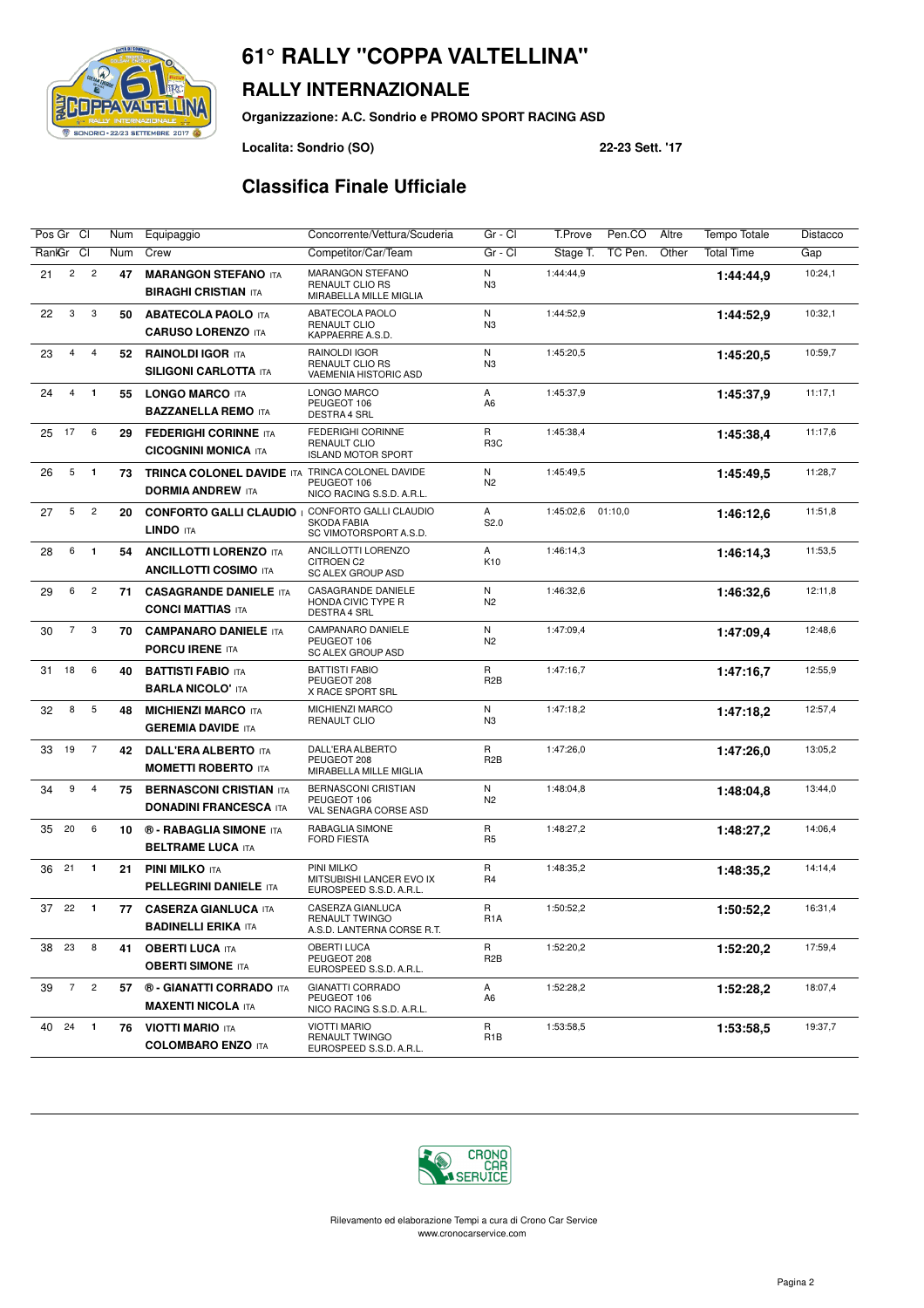### ベビルゴ SONDRIO - 22/23 SETTEMBRE 2017

#### **RALLY INTERNAZIONALE**

**Organizzazione: A.C. Sondrio e PROMO SPORT RACING ASD**

**Localita: Sondrio (SO) 22-23 Sett. '17**

#### **Classifica Finale Ufficiale**

| Pos Gr Cl    | Num | Equipaggio                                               | Concorrente/Vettura/Scuderia                                 | Gr - Cl             | T.Prove   | Pen.CO  | Altre | Tempo Totale      | <b>Distacco</b> |
|--------------|-----|----------------------------------------------------------|--------------------------------------------------------------|---------------------|-----------|---------|-------|-------------------|-----------------|
| RankGr<br>СI | Num | Crew                                                     | Competitor/Car/Team                                          | Gr - Cl             | Stage T   | TC Pen. | Other | <b>Total Time</b> | Gap             |
| 10<br>41     | 74  | <b>TAGLIABUE IVANO ITA</b><br><b>CORTI FABIO PIO ITA</b> | <b>TAGLIABUE IVANO</b><br>PEUGEOT 106<br>ABS SPORT ASD       | N<br>N <sub>2</sub> | 1:56:32.5 |         |       | 1:56:32,5         | 22:11,7         |
| 42<br>11     | 53  | <b>SPIGA ALESSANDRO ITA</b><br><b>MOIA PAOLA ITA</b>     | SPIGA ALESSANDRO<br>RENAULT CLIO RS<br>VAEMENIA HISTORIC ASD | N<br>N <sub>3</sub> | 1:56:35.0 |         |       | 1:56:35.0         | 22:14,2         |

#### **Ritiri / Esclusioni**

| Num | Equipaggio                                                      | Concorrente/Vettura/Scuderia                                                       | Gr - Cl                          | Evento             | Postazione      |
|-----|-----------------------------------------------------------------|------------------------------------------------------------------------------------|----------------------------------|--------------------|-----------------|
|     | <b>38 ORTELLI GIACOMO</b><br><b>BARELLI FABRIZIO</b>            | <b>ORTELLI GIACOMO</b><br>PEUGEOT 208<br>VAL SENAGRA CORSE ASD                     | R<br>R <sub>2</sub> B            | Ritirato           | <b>P.S. 1A</b>  |
|     | 7 MARTI ALEX<br><b>BENTIVOGLI ALBERTO</b>                       | <b>MARTI ALEX</b><br><b>FORD FIESTA</b><br>X RACE SPORT SRL                        | R<br>R <sub>5</sub>              | Ritirato           | <b>P.S. 3B</b>  |
|     | 5 PEREGO ANDREA G.<br><b>BELFIORE ROMANO</b>                    | PEREGO ANDREA G.<br><b>FORD FIESTA</b>                                             | A<br><b>WRC</b>                  | Ritirato           | <b>P.S. 5C</b>  |
| 28  | <b>BECCARIA MICHELE</b><br><b>CASTELLI MICHELE S.M.</b>         | BECCARIA MICHELE<br><b>RENAULT CLIO</b><br>TEAM AUT. PHOENIX                       | R<br>R <sub>3</sub> C            | Ritirato           | <b>P.S. 5C</b>  |
|     | 3 CRUGNOLA ANDREA<br><b>FERRARA MICHELE</b>                     | CRUGNOLA ANDREA<br><b>FORD FIESTA</b><br>S.C.R.L. SCUDERIA ETRURIA                 | R<br>R <sub>5</sub>              | Ritirato           | <b>P.S. 6D</b>  |
|     | <b>46 TARGON MATTIA</b><br><b>PRIZZON ANDREA</b>                | <b>TARGON MATTIA</b><br>HONDA CIVIC TYPE R<br>A.S.D. AT. RACING                    | N<br>N <sub>3</sub>              | Ritirato           | <b>P.S. 6D</b>  |
|     | <b>72 D'INCA' MANUEL</b><br><b>GALVANI MARCO</b>                | D'INCA' MANUEL<br>PEUGEOT 106<br>SPORT & COMUNICAZIONE                             | N<br>N <sub>2</sub>              | <b>Non Partito</b> | <b>P.S. 6D</b>  |
|     | <b>39 CALVI BEATRICE</b><br><b>MARCHETTI MIRIAM</b>             | <b>CALVI BEATRICE</b><br>PEUGEOT 208<br><b>RALLY TEAM SRL</b>                      | $\mathsf{R}$<br>R <sub>2</sub> B | Ritirato           | <b>P.S. 8C</b>  |
|     | 22 SPAGNOLATTI EDOARDO<br><b>ZOANNI ERIKA</b>                   | SPAGNOLATTI EDOARDO<br>MITSUBISHI LANCER EVO X<br>PROMO SPORT RACING ASD           | R.<br><b>R4</b>                  | Ritirato           | <b>P.S. 9D</b>  |
|     | <b>44 SANVITO WALTER</b><br><b>BIANCO BENIAMINO</b>             | SANVITO WALTER<br>RENAULT CLIO WILLIAMS<br>ABS SPORT ASD                           | $\overline{A}$<br>A7             | <b>Non Partito</b> | <b>P.S. 9D</b>  |
|     | <b>45 GUGLIELMINI GIACOMO</b><br><b>CUOGHI COSTANTINI CATIA</b> | <b>GUGLIELMINI GIACOMO</b><br><b>RENAULT CLIO</b><br>MARANELLO CORSE S.S.D. a R.L. | ${\sf N}$<br>N <sub>3</sub>      | <b>Non Partito</b> | <b>P.S. 9D</b>  |
| 58  | <b>CANUTO DARIO</b><br><b>CHIACCHELLA CLARISSA</b>              | <b>CANUTO DARIO</b><br>FIAT PANDA KIT                                              | A<br>A <sub>5</sub>              | Ritirato           | <b>P.S. 9D</b>  |
| 59  | <b>SILVESTRI DANIELE</b><br><b>MARRACCINI LEONARDO</b>          | SILVESTRI DANIELE<br>PEUGEOT 106<br>SC ALEX GROUP ASD                              | N<br>N <sub>2</sub>              | Ritirato           | <b>P.S. 9D</b>  |
|     | 9 PINZANO CORRADO<br><b>ZEGNA MARCO</b>                         | PINZANO CORRADO<br><b>SKODA FABIA</b><br>SC NEW DRIVER'S TEAM                      | $\mathsf{R}$<br>R <sub>5</sub>   | <b>Non Partito</b> | <b>P.S. 11D</b> |
|     | <b>14 GUERRA FABRIZIO</b><br><b>SALINETTI RUGGERO</b>           | <b>GUERRA FABRIZIO</b><br><b>FORD FIESTA</b><br>PROMO SPORT RACING ASD             | R<br>R <sub>5</sub>              | <b>Non Partito</b> | <b>P.S. 11D</b> |
| 23  | <b>LAMONATO WALTER</b><br><b>ANGELI ALESSIO</b>                 | <b>LAMONATO WALTER</b><br>MITSUBISHI EVO IX<br><b>RALLY TEAM SRL</b>               | N<br>N <sub>4</sub>              | <b>Non Partito</b> | <b>P.S. 11D</b> |



Rilevamento ed elaborazione Tempi a cura di Crono Car Service www.cronocarservice.com